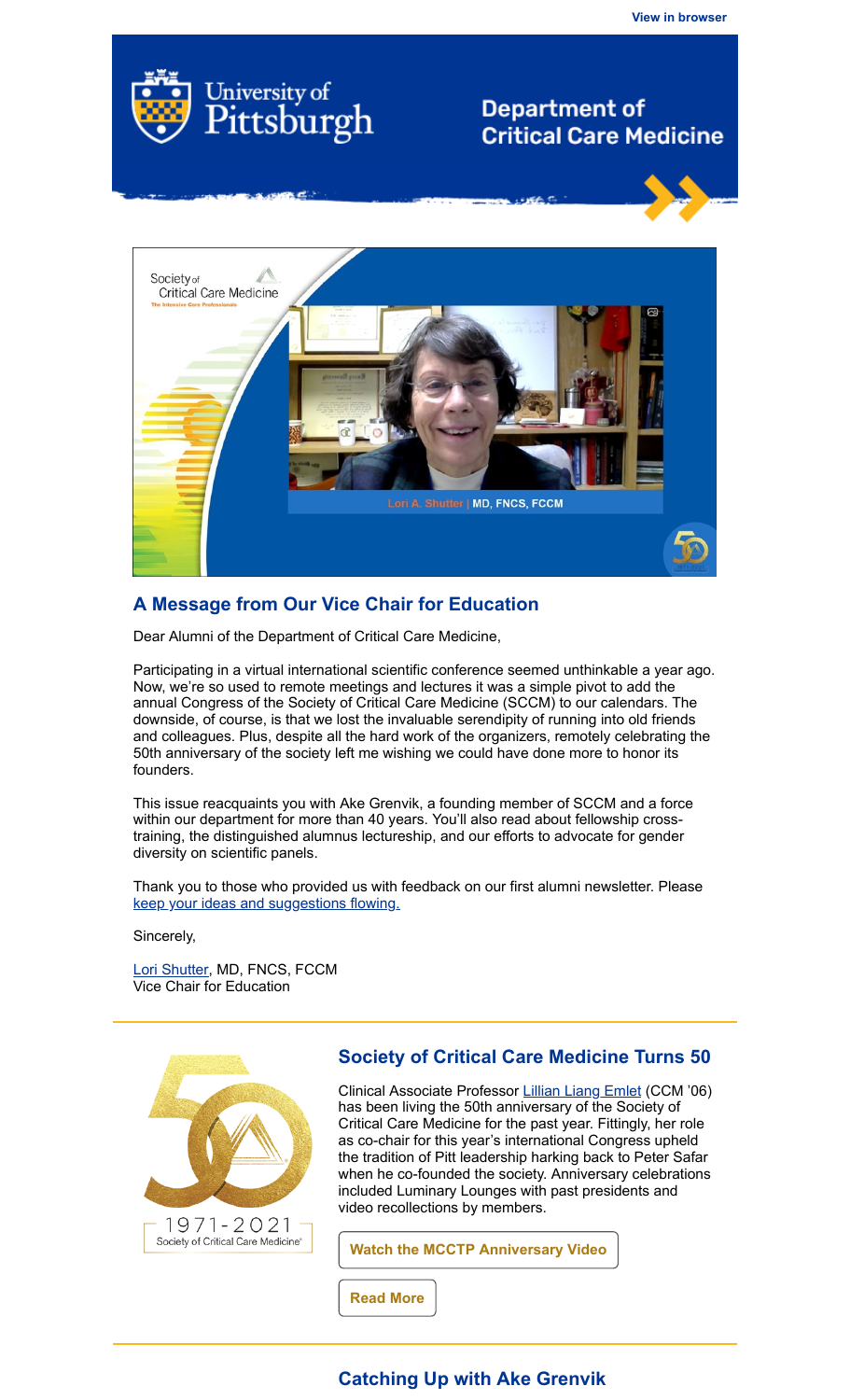![](_page_1_Picture_0.jpeg)

If it wasn't for the pandemic, Ake Grenvik (CCM '69) would have been there in person to celebrate the 50th anniversary of the Society of Critical Care Medicine in February. He is one of 28 founding members of the society and was president from 1976-77. At age 91, Akeas he likes to be called—still loves nothing better than a cross-country road trip. Read about his 41-year career and some of his adventuring exploits.

**[Read More](https://ccm.pitt.edu/?q=content/catching-ake-grenvik-md)**

![](_page_1_Picture_3.jpeg)

## **A Pledge to Diversify Scientific Panels**

In a bid to foster greater scientific diversity, more than 30 CCM faculty members signed a [pledge to refrain from serving on all-male panels at symposia and workshops. Their pledge](https://ccm.pitt.edu/sites/default/files/No_Manels_Statement-CCM_1-7-21.pdf) and public statement advocates for greater gender, ethnic, and racial diversity in academic conferences, workshops, committees, research collaborations, and other opportunities for career advancement.

![](_page_1_Picture_6.jpeg)

### **Cross Training: ID-CCM Fellowship Match**

We matched our first fellow for the new combined fellowship in Infectious Diseases and Critical Care [Medicine. The fellow will begin this three-year prog](https://ccm.pitt.edu/content/infections-diseasescritical-care-medicine-fellowship)ram in July 2021.

"This joint venture between the Department of Critical Care and the Division of Infectious Diseases integrates the strong clinical, academic, and professional development aspects of both fellowship programs," said [Jason Moore](https://ccm.pitt.edu/node/530) (CCM '04), who is associate director of the Adult Multidisciplinary Critical Care Training Program.

![](_page_1_Picture_10.jpeg)

## **Faculty Profile: Hülya Bayır**

Pediatric clinician scientist [Hülya Bayır](https://www.ccm.pitt.edu/node/294) (CCM '02) is highenergy, collaborative, and the driving force behind the founding of the [Children's Neuroscience Institute](https://cnipgh.pitt.edu/home) in late 2019. Her research digs deep into lipid signaling and imaging in cell death and inflammation as well as into mitochondrial injury therapies and redox biomedicine. In February, Hülya was awarded an NINDS Javits **[Neuroscience Investigator Award \(R37\) to study](https://ccm.pitt.edu/node/1326) oxidative** lipidomics in pediatric TBI. She is the UPMC Endowed Chair in Pediatric Critical Care Research and a recipient of the Chancellor's Distinguished Research Award.

#### **Distinguished Alumnus Lecturer: Trung Nguyen**

**Trung Nguyen**, Associate Professor, Critical Care Medicine; Department of Pediatrics and Division of Thrombosis Research, Baylor College of Medicine, Houston, Texas

Trung Nguyen (CCM '02) was our 18th alumnus to present the Distinguished Alumnus/Alumna Lecture. He spoke to a virtual audience on "The Evolution of